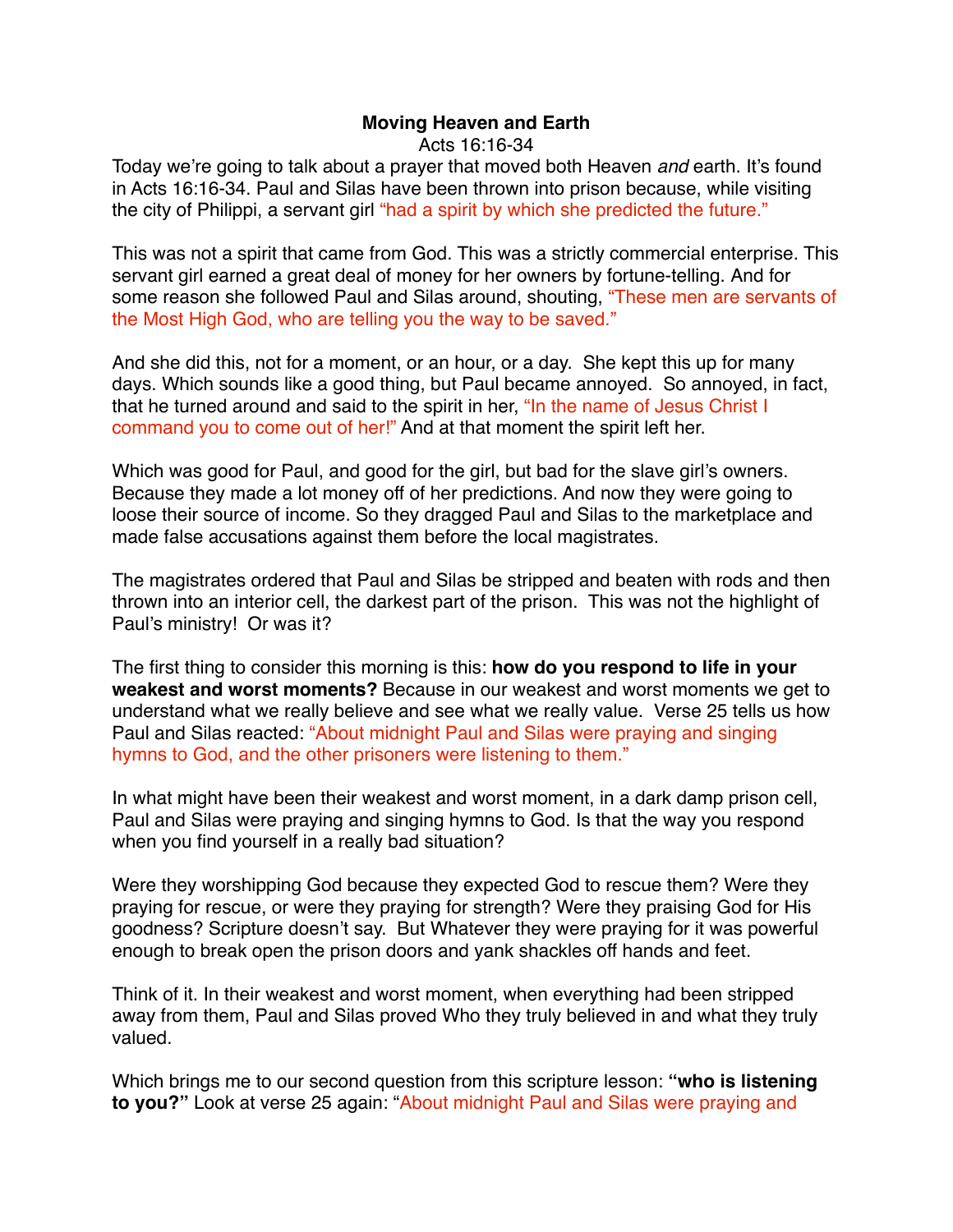singing hymns to God, and the other prisoners were listening to them." That's important: other prisoners were listening to them.

You and I are sometimes contagious. People around us notice our mood, our attitude, our words, our actions, our inaction. Now, don't misunderstand. I'm not encouraging you to act happy when you're devastated. I'm not suggesting that you fake faithfulness and gratitude when your world is coming apart.

I'm simply saying that in our weakest and worst moments people will see the tiny flicker of faith in God, the tiny glimmer of hope that comes from knowing that your life is not consumed by your present circumstances, but by your trust in God. And someone will be listening to you. And when they listen, will they hear the hope of God in your life?

Hear this: our faithfulness, our obedience doesn't have to involve big and impressive efforts. It can be something as simple as listening to someone who needs to talk . . . or praying a simple prayer . . . or sharing a book that touched our life with a friend. It's not our ability that God uses to mend broken lives—it's our faithfulness.

Last question to consider from our lesson today: **who needs to be set free by your example?** When Paul and Silas were faithful to God in their weakest and worst moment, when they prayed and sang praises to God from inside a prison cell, they proved that freedom is found in knowing God.

And their prayers and praise didn't just free them. It broke open the doors and loosed the shackles of all the prisoners. Which was just the start of the freedom tsunami that God unleashed that day.

Verse 27 says that the jailer awoke and, assuming the prisoners had all escaped, he pulled out his sword and prepared to kill himself. But Paul stopped him. He and Silas could have walked out to physical freedom, but they stayed behind because God had a greater plan to use their suffering to bring more people to faith in Jesus Christ.

And the jailer, overwhelmed by their faith and sacrifice, asked them what he could do to be saved. There's another person set free! Paul and Silas told him to believe in the Lord Jesus to be saved. Then they taught him about Jesus' life. The grateful jailer took the men to his house and washed and bandaged their wounds.

The final verse in our lesson reads, "The jailer brought them into his house and set a meal before them; and the whole family was filled with joy because he had come to believe in God." He and his whole household came to faith in Jesus Christ and were set free by the example of Paul and Silas.

The prayers of Paul and Silas didn't just give the prisoners a brief moment of freedom. They set all the prisoners free. Which led to the jailer and all the members of his household coming to faith in Jesus Christ. Which set all of them free. Which led Luke to